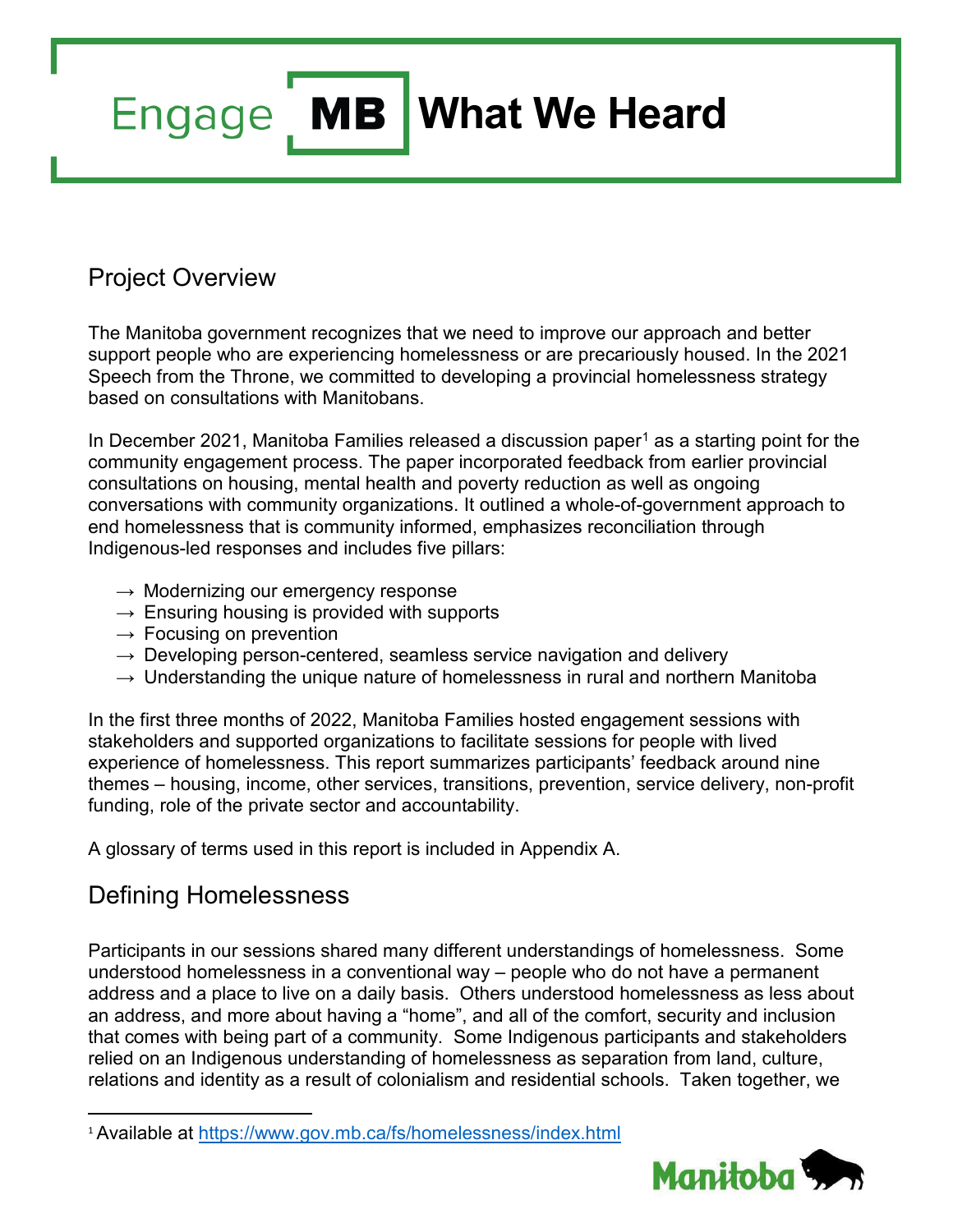heard from participants that as each person experiences homelessness in a unique way, so too is each person's understanding of what being homeless means.

# Engagement Overview

Between January 12 and March 3, Manitoba Families hosted 32 online sessions with 407 participants (see Appendix B) to solicit feedback on the discussion paper and their recommendations for strategies and actions in the areas of: prevention, emergency response, housing, other services and systemic changes.

Several agencies also hosted sessions for people with lived experience. The format was open-ended and flexible. In total, 90 people participated in 12 community conversations: six in Winnipeg and six outside of Winnipeg.

# What We Heard

Participants across the province expressed the urgency of the situation and the need for immediate actions to address homelessness . They advocated for a strategy based on dignity, inclusivity and respect to ensure we meet people where they are at and provide services that address their actual needs. They recommended the following approaches in the delivery of homelessness programs:

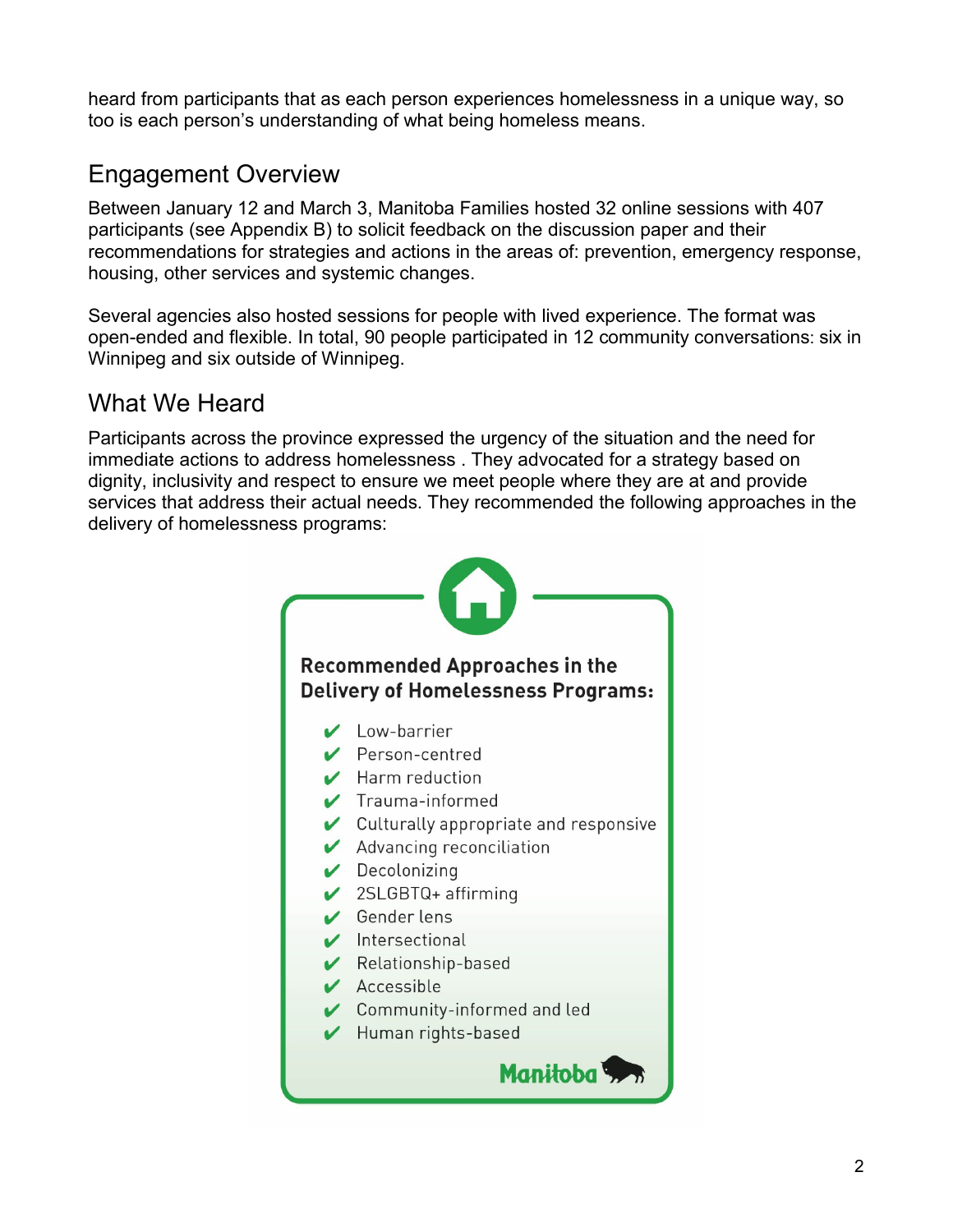In the spirit of reconciliation, participants emphasized providing culturally-appropriate services for Indigenous people in all areas of the strategy. They spoke about cultural safety and reclamation as ways to foster healing. Access to elders, ceremony and other cultural activities are critical to overcoming intergenerational trauma. Participants support a focus on Indigenous-led organizations delivering new and expanded services. They highlighted the importance of providing elements essential for success including adequate resourcing and capacity building.

*The underlying approach to ending homelessness must be rooted in equity, integrating an intersectional lens to address how colonization, racism, ableism, sexism, homophobia, transphobia, poverty, and other forms of oppression contribute to homelessness. Provincial service systems must continually strive to enhance their capacity and competency for operating through a lens of harm reduction, trauma-informed care, and Reconciliation with Indigenous peoples, to undo legacies of harm and suffering created by colonizing and punitive responses to community service needs.* – Community-based organization

## **Housing**

#### Social housing

Participants from all organizations and across the province spoke about the need for new social housing and improvements to existing units. They emphasized that a major expansion of social housing is required to meet current needs. The ability to rapidly rehouse people is contingent on an adequate supply and without it reducing homelessness is impossible.

Rural and northern stakeholders noted that the need for additional social housing is particularly acute in their communities.

Ideas raised included re-purposing facilities used for isolation during the pandemic, tiny homes and portable shelters. They highlighted the additional benefit of new social housing contributing to community revitalization. When choosing locations for new housing, participants recommended considering accessibility to services and recreation.

Feedback on social housing was consistent with that received by Manitoba Housing during their consultation in the summer of 2021.

#### Transitional and housing with supports

There was widespread support for developing a range of housing options with different levels of service intensity (a tiered approach of community and clinical supports) and lengths of tenancy from short-term to permanent. Participants recommended supports to meet cultural, emotional, mental and physical needs.

People advised that on site, 24/7 support workers are critical for people with high needs. Partnerships between staff of government and community agencies would enhance service delivery.

Stakeholders noted that some non-profits successfully operate (owned or leased) entire buildings and provide supports to residents. They suggested providing surplus or vacant land at no cost to non-profits for this purpose. Others recommended using hotels, as during the pandemic, for transitional housing. Integrated housing options were also recommended.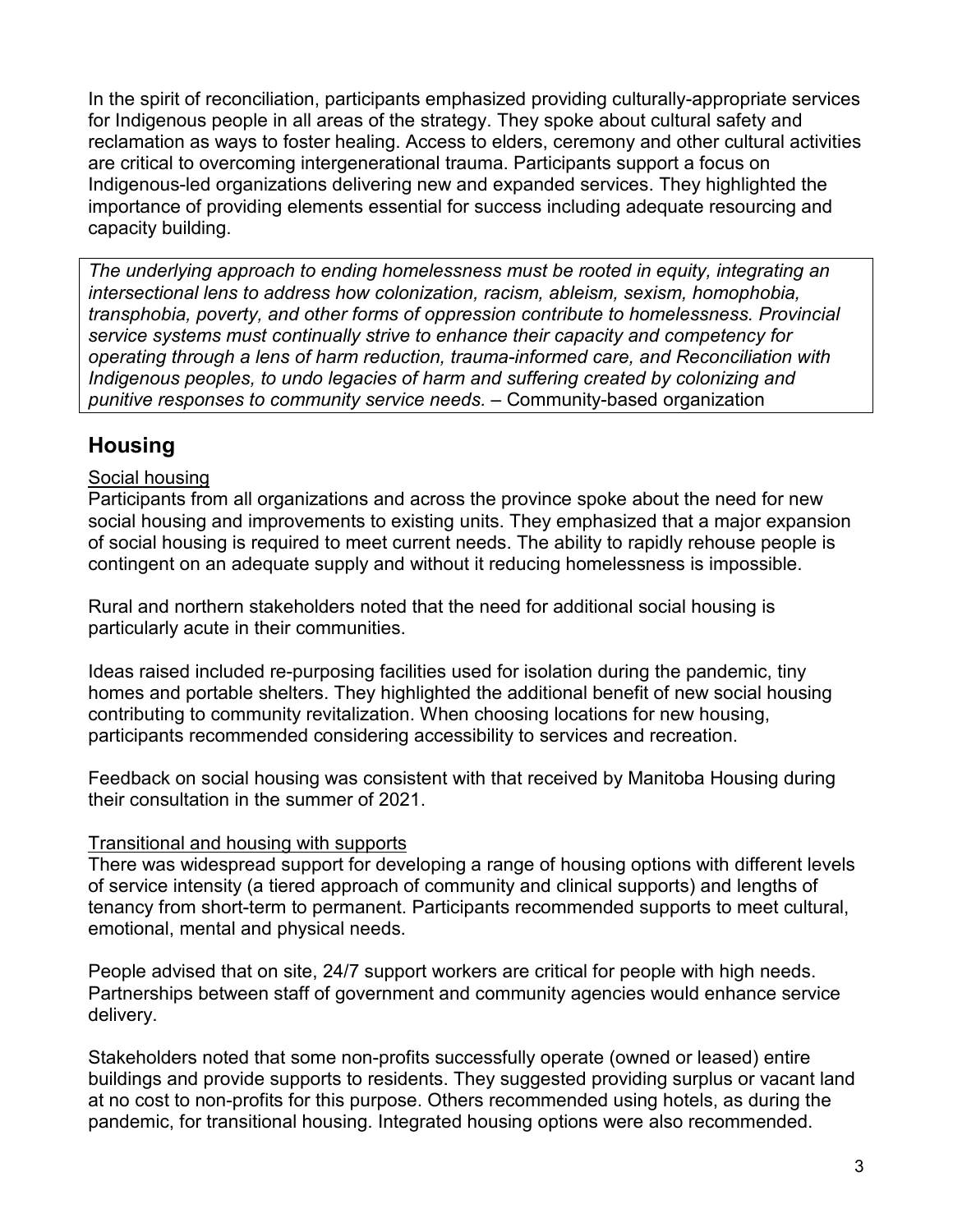*[Staff in the transitional housing program] treated me as an equal, gave me the opportunity to be myself, supported fitness in my life. The clients themselves were really inviting; it felt like a family…. To persevere throughout life, youth need to be given leniency but with expectations that push them to motivate themselves. [They need to learn] ways to deal with anger. With it being a family-like structure, it provides what youth need to develop socially…. I still think about … what they taught me during my brief period there, I carry it with me now. I would like to see more programs like this, as I don't want another child to go through what I've been through.* – Person with lived experience

For people with high needs or those who are experiencing chronic homelessness, participants highly recommended a Housing First approach. They suggested that the government needs to fund the approach in all areas of Manitoba and cautioned that organizations require adequate staffing to meet the range and intensity of participants' needs.

Participants spoke about offering service options that meet the diverse needs of people:

- $\rightarrow$  physical and cognitive disabilities including acquired brain injuries
- $\rightarrow$  chronic illnesses including mental health and addictions
- $\rightarrow$  actively using controlled substances
- $\rightarrow$  youth exiting care, pregnant or new parents and transitioning from First Nations communities
- $\rightarrow$  2SLGBTQ+ people
- $\rightarrow$  couples and families with children
- $\rightarrow$  women and men
- $\rightarrow$  older adults
- $\rightarrow$  escaping family violence or sexual exploitation
- $\rightarrow$  pets (which can be a barrier to finding housing)

Both service providers and people with lived experience noted the importance of understanding that participants will have setbacks and should not be expelled from a program automatically.

Stakeholders spoke about the importance of developing congregate and independent housing. Congregate living, with individual bedrooms or suites and shared spaces for cooking, relaxing and programming, is ideal for people not ready or willing to live independently. Congregate housing can provide community, belonging and family.

Service providers noted this model is well-suited for people exiting Child and Family Services (CFS) care, violent relationships or prison, moving to urban centres and reunifying with their children. It aligns with Indigenous cultural practices – supporting communal living and providing opportunities to live alongside relations. Participants cautioned that congregate models may not be appropriate for people who have had negative experiences and trauma related to this type of setting.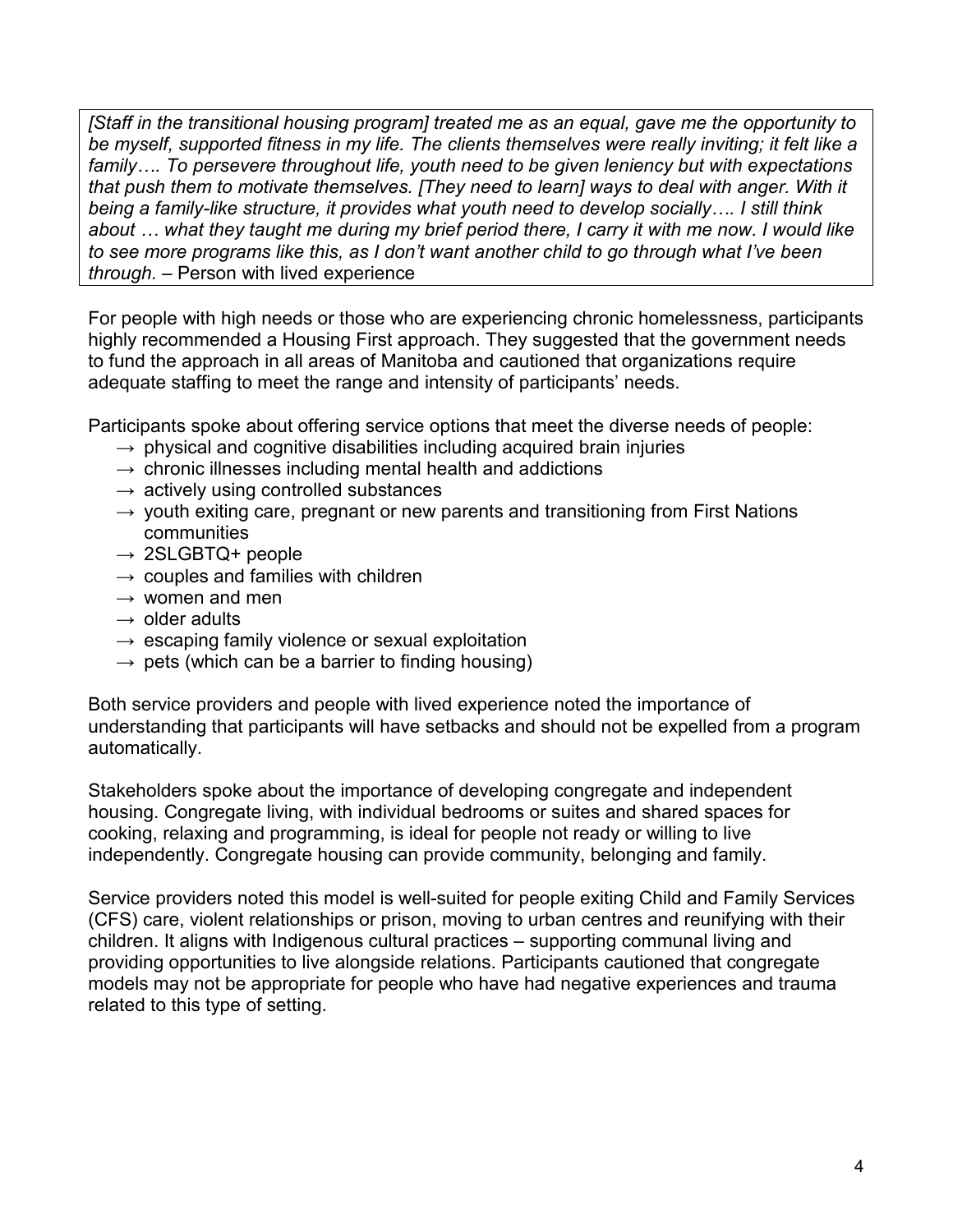*That idea of choice and a variety of approaches to housing is critical….For example, we have some transitional housing with supports in place, it's congregate-style where we're creating a community together. There were a lot of questions by external folks around whether it should*  look differently, whether it should be individual apartments. But when we ask the folks that *come to us who need support, they want to live together. Eventually they may want their own place, but at this point they do need to live in a community that feels safer, that supports each other.* – Service provider

#### Homeless shelters

Emergency shelters are a critical component of the response to homelessness. Participants indicated that we need to maintain, and improve, shelter services while working towards the end of homelessness.

Stakeholders spoke about the need for shelters to provide a sense of safety, dignity and privacy. People with lived experience often noted that they felt unsafe in shelters and shared experiences of violence. Shelters vary in the amenities they provide – some have open shower rooms and sleeping mats placed closely together on the floor. People with lived experience indicated that a clean change of clothes would be helpful so that they can launder the clothes they arrived in.

As well as improved facilities, participants highlighted the importance of sufficient funding to be able to hire case managers, housing support workers and other service providers. These employees are essential for rapid re-housing and avoiding entrenchment in homelessness. Participants from smaller communities noted that their shelters are particularly underresourced and a provincial strategy needs to ensure equity with urban areas. Participants from communities without shelter, advised they are needed to support community members and slow the migration to urban centres.

Participants indicated that women and 2SLGBTQ+ people especially feel unsafe in homeless shelters. Segregating people into female and male areas is a barrier for gender-diverse individuals and couples who wish to stay together. Participants suggested that homeless and family violence shelters conduct safety and inclusion audits with diverse individuals to inform standards, policies, and practices to address these concerns.

Many participants spoke about the need for low barrier shelters so every person experiencing homelessness has a safe place to stay. Others also noted that dry shelter options are needed for people recovering from addictions. Participants highlighted the importance of harm reduction and trauma training for employees in shelters.

Participants recommended that the government pursue alternatives including facilities with individual, secure rooms and funding based on outcomes rather than bed nights. They also suggested a review of legislation and services for people who are intoxicated.

Finally, participants recommended facilitating connection, collaboration and mentorship among shelters across the province and forming a group that includes homeless shelters, family violence shelters and organizations with housing workers.

#### Private market rentals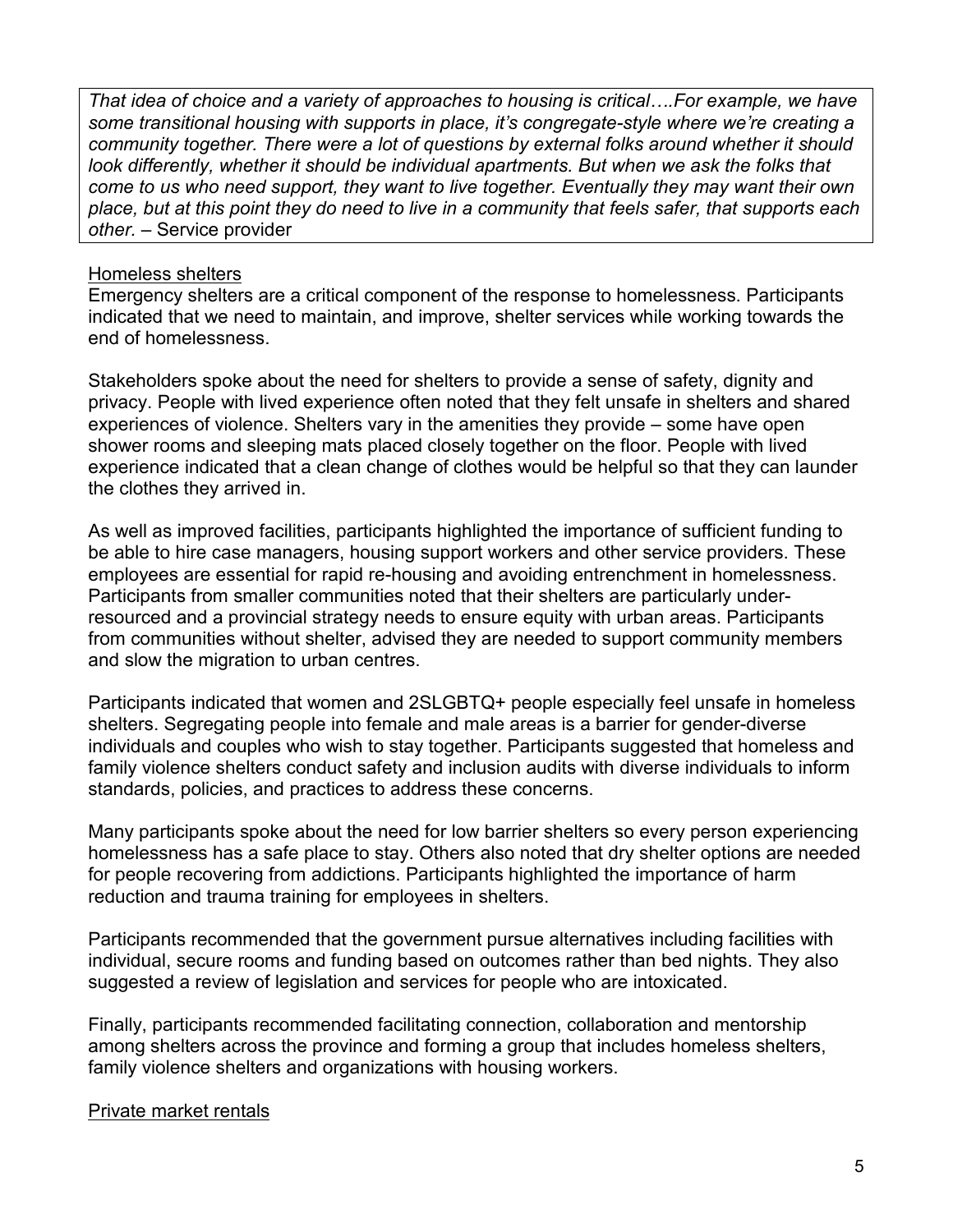Participants advocated for more rent-geared-to income (RGI) in well-maintained, private rental properties. They noted "affordable housing" is often not accessible for people with low incomes. They spoke about the role that the private sector could play in expanding availability of RGI housing. Ideas raised included incentives such as grants, tax increment financing and pooled investment vehicles to develop new and renovate existing housing.

Property managers advised that they are challenged by rent control legislation and the reality of rising operating costs. They suggest provincial rent supplements to enable landlords to provide RGI units.

Another prominent theme was the importance of building relationships with landlords to reduce housing insecurity. Some service providers noted it is difficult for landlords to risk renting to someone with negative or no rental history because damage deposits may not cover all expenses. In addition, the requirement for guarantors and criminal record checks are barriers to renting. Stakeholders suggested a program to cover damage costs could help mitigate risk and overcome landlords' hesitancy to accept vulnerable people. Stakeholders also proposed that local non-profit organizations could partner with landlords to offer supportive programming for tenants.

Finally, participants expressed a need for accountability for landlords who discriminate against applicants and do not maintain their properties. We heard stories of racism and discrimination against Indigenous people, single parents, people exiting the care of Child and Family Services and people on social assistance.

*We have unsheltered individuals who are trying to make positive changes in their life… and have taken steps, [but when] they come back to the community, they continue to be unsheltered. It's almost impossible to expect them to sustain change when they don't have adequate housing. – Northern service provider*

*"Everything stalls out because there isn't enough housing. As long as this is the case, we're going to be spinning our wheels."* – Private sector participant

*"When someone is ready to move toward stability, we need to have something available. If they end up on a waiting list, that window of opportunity is missed."* – Private sector participant

#### **Income**

Service providers advised that being low income places people in a continual state of precarious housing. They stated that people need sufficient income to find adequate and suitable housing. Without the financial means to choose appropriate housing, people end up living in unsafe, poor quality housing that does not meet their needs. This increases the risk of needing to be re-housed or returning to homelessness.

Service providers, people with lived experience, and private sector landlords stated that it is impossible to charge rent at the low levels funded by Employment and Income Assistance (EIA). They identified the need to increase EIA, Rent Assist and minimum wage, and to ensure they keep pace with inflation over time. As well, they are awaiting expansion of the Homeless Stream of the Canada-Manitoba Housing Benefit (CMHB) outside of Winnipeg.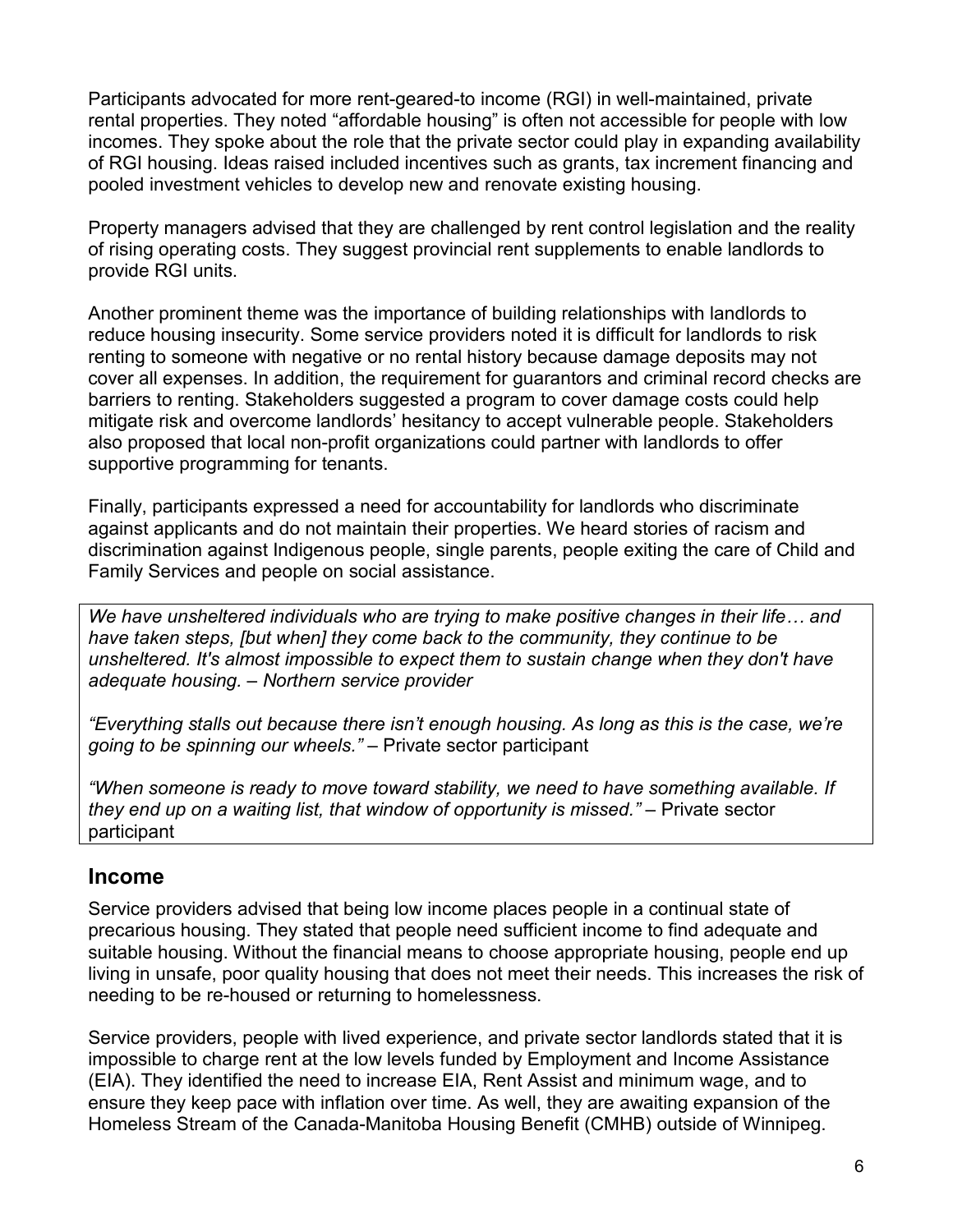Some participants felt that the existing supports (EIA, Rent Assist, CMHB, and the Manitoba Rent Relief Fund/rent bank) represent a piecemeal approach, and should be combined into a single program akin to a basic income.

Stakeholders spoke extensively about barriers to accessing EIA and suggested ways to streamline access: ensure timely enrollment, adopt a person-centred approach and review policies that may inadvertently contribute to homelessness. In particular, they pointed to the need to address the "welfare wall" by increasing the amount of money people can earn before their EIA benefits are clawed back. As well, service providers felt that it was timely for EIA to return to in-person intakes and other pre-pandemic practices.

Participants identified services to support low-income Manitobans including financial counselling and literacy, debt help, assistance to access benefits, tax filing, and setting up bank accounts. Service providers recommend that government provide flexible, fast and barrier-free funds that service providers use to meet clients' immediate needs. They also recommend the government expand the building services program that provides flexible funding and resources to help with re-housing and maintaining tenancies.

Participants stressed the important role that volunteering and employment can play in building confidence, self-esteem and stability. Employment counselling, work readiness and skills training, and child care were suggested as ways to help people exiting homelessness prepare for and access these opportunities. They also discussed working with the private sector to create opportunities, growing the social enterprise sector and adopting a social procurement approach. They suggested that any construction projects related to social housing include jobs and training opportunities for vulnerable people.

### **Other services**

#### Services for people who are homeless

Many service providers stated the need for low-barrier, daytime drop-in spaces where people can access services, basic needs (meals, showers, washrooms and laundry) and connect with one another. They also noted that recreational activities would improve well-being and facilitate relationship building with staff. Recommended sites included homeless shelters, Access Centres or other service hubs. Brandon service providers highlighted their work to coordinate services and ensure safe, supportive spaces are available 24/7.

Street outreach was also identified as a best practice. Stakeholders noted that outreach has a positive impact, and provides an opportunity for early intervention, but there is little funding available. They recommend funding street outreach in Brandon, Thompson and more areas of Winnipeg. They also suggest the government expand StreetReach (outreach for children and youth) to additional communities.

Participants advocated for initiatives to address the over-representation of people with cognitive disabilities and acquired brain injuries among the homeless. They recommend closer collaboration between Community Living disABILITY Services (CLDS), homeless shelters and outreach teams to re-connect disengaged and street-involved CLDS participants with their agency placements.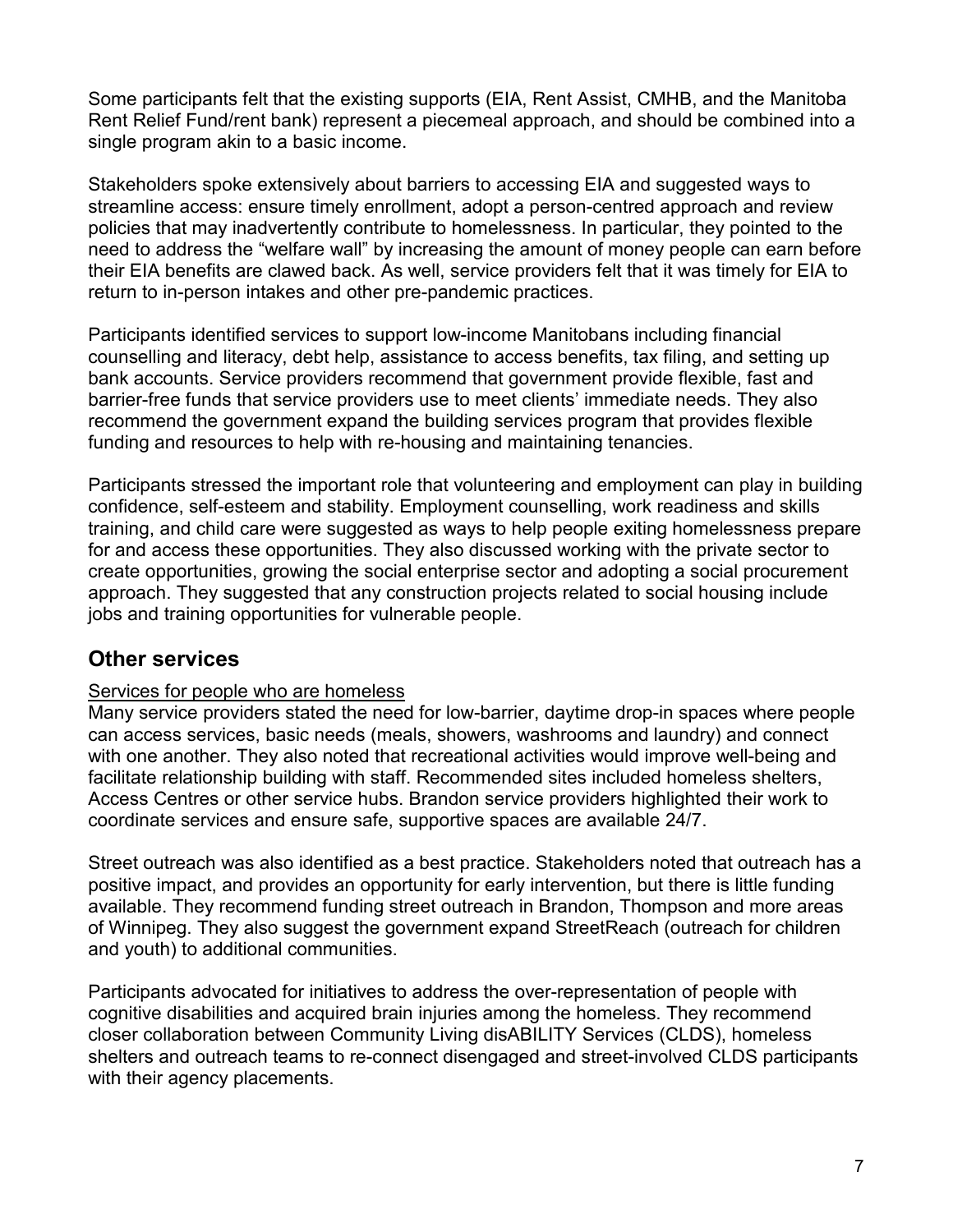Finally, people with lived experience often mentioned that finding information on services is challenging. They recommend providing information in print because many people do not have internet access to find information online.

*[It would help if] all the wraparound services could be combined into one place in each neighbourhood. It was extremely stressful to have ten different workers and keep in touch with all of them. I wish I had one worker who could be connected to all the services that I received, to help keep everything in order and help me reach my goals. It is incredibly important for a vulnerable person to keep in touch with at least one person who they trust, because it's not easy to open up to ten different workers and having to relive the trauma of telling your story over and over again. Eventually you just give up because you feel like you're not getting anywhere.* – Person with lived experience

Stakeholders spoke about the correlation between mental health, addictions and homelessness. They discussed the importance of treatment being available when a person is ready for change. They noted, however, that these services are overburdened, involve long wait times, and are lacking outside of Winnipeg. They also identified the lag time between detoxification and admittance to treatment as problematic. They advised that we need more and tailored options for specific groups including youth, families, Indigenous peoples, 2SLGBTQ+ people, men and women. Finally, many stakeholders highlighted the need for harm reduction services: managed alcohol, supervised consumption and safe supply.

#### *The drug epidemic is feeding homelessness.* – Service Provider

Personal identification documents were identified as a barrier to accessing services. Participants recommended broadening access to identification clinics and identification banks (including rural and northern areas), providing identification at no or low cost, and developing a free, government-issued photo identification.

Participants across the province raised concerns about stigma and discrimination. They noted that these attitudes dehumanize people experiencing homelessness and are a barrier to their reintegration – preventing access to employment and housing. Participants recommended raising awareness of the root causes of homelessness (e.g. trauma, systemic racism) and why people make certain choices (e.g. to sleep in bus shelters or encampments) could encourage empathy and foster community support. Rural and northern participants noted that stigma is amplified in small communities.

*We are traumatized and we already feel like a burden. Kindness, compassion, and treating people like humans goes a long way. We want more than anything for our lives to move in a positive direction.* – Person with lived experience

Participants from northern and rural areas expressed frustration with the lack of services available in their communities. They noted that leaving your home community to access services means leaving the support of your family and friends. This is difficult and often results in cyclical movement between home communities and urban centres without ever adequately meeting people's needs. Stakeholders advised that people who return from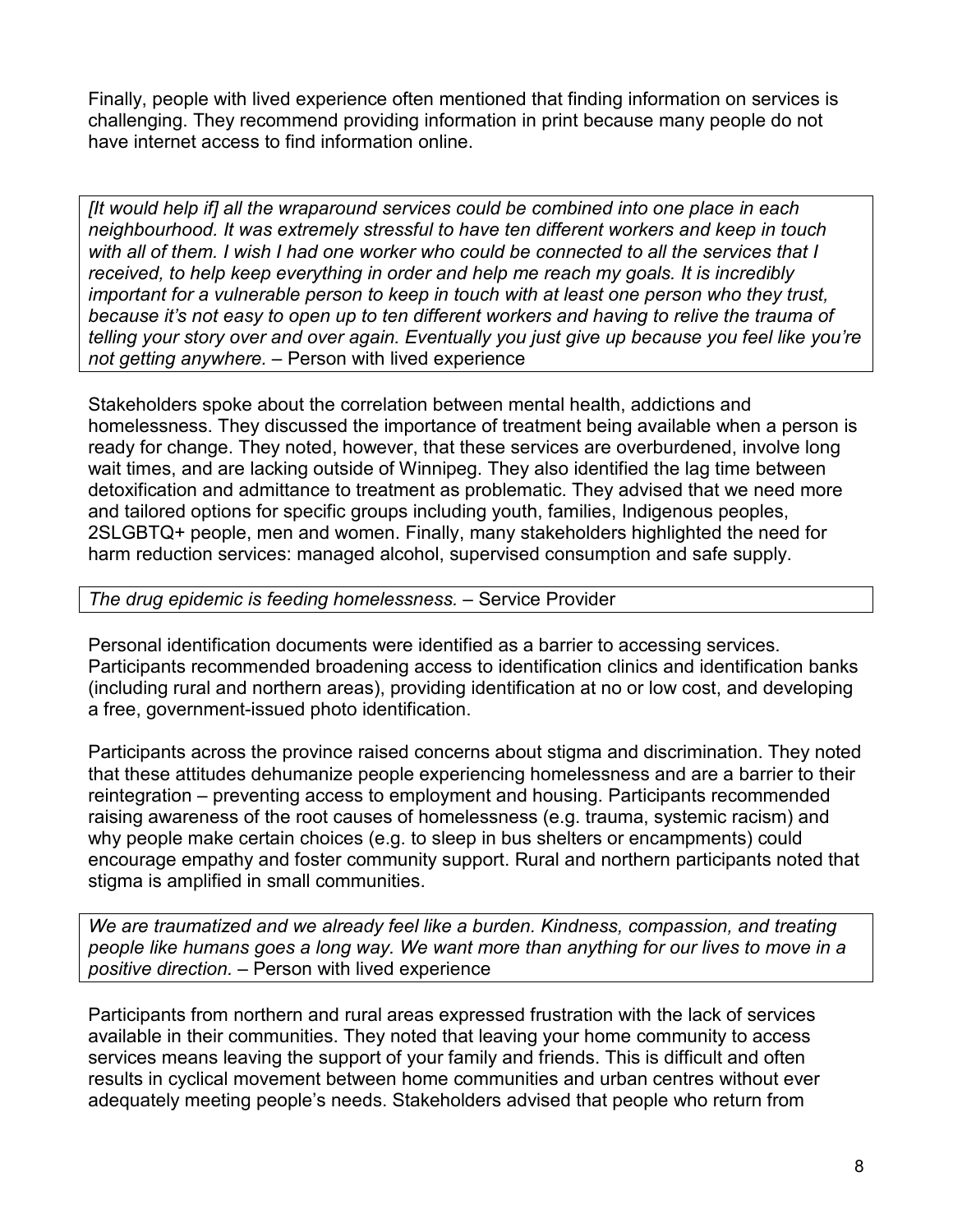accessing services in urban centres find it very difficult to maintain positive change because they lack the clinical supports and housing in their home communities.

Rural and northern stakeholders noted the challenge of travelling in and between communities, especially for low-income people, with the lack of bus service.

Northern stakeholders highlighted the importance of recognizing that while there may be commonalities between the rural areas of the north and south, each have unique needs.

*Rural and Northern Manitoba are in dire need of the same access to supports as Winnipeg. As soon as you pass the perimeter in Winnipeg, supports and access changes dramatically for people.* – Private sector representative

*There really needs to be long-term investment and resources put into the north…. [Services like] housing with clinical supports… are only going to be effective if we can access those in our area. It is not effective for individuals in need of support or clinical services to leave the community to access them.* – Northern service provider

# **Transitions**

Support during major life transitions facilitate stability and prevent these events from being "pipelines to homelessness." Stakeholders identified the following transitions as points of particular vulnerability:

- $\rightarrow$  youth aging out of CFS care
- $\rightarrow$  families having their children taken into care
- $\rightarrow$  people being discharged from health facilities especially after longer admissions
- $\rightarrow$  people exiting incarceration
- $\rightarrow$  youth with cognitive disabilities and complex medical conditions reaching the age of majority
- $\rightarrow$  people relocating from remote First Nations communities to urban centres

Case management and service coordination were identified as facilitating smooth transitions for those involved with multiple systems. Stakeholders highlighted that identification, housing, and a source of income are critical to have in place prior to transitions. They also recognized importance of maintaining connections with family and friends.

#### Youth aging out of CFS care

Many service providers and people with lived experience spoke at length about strengthening supports for youth during and after their time in care. They suggested exit planning should start no later than age 15 and extensions of care should be available until age 25. As well, they recommended that government review eligibility requirements and guidance to CFS Authorities on extensions. Youth should have to opt-out of extensions rather than opt-in. Finally, people with lived experience stressed the importance of wraparound supports for youth exiting care.

*We need to really implement change at a young age, so that when we transition to adulthood we aren't unprepared.* – Person with lived experience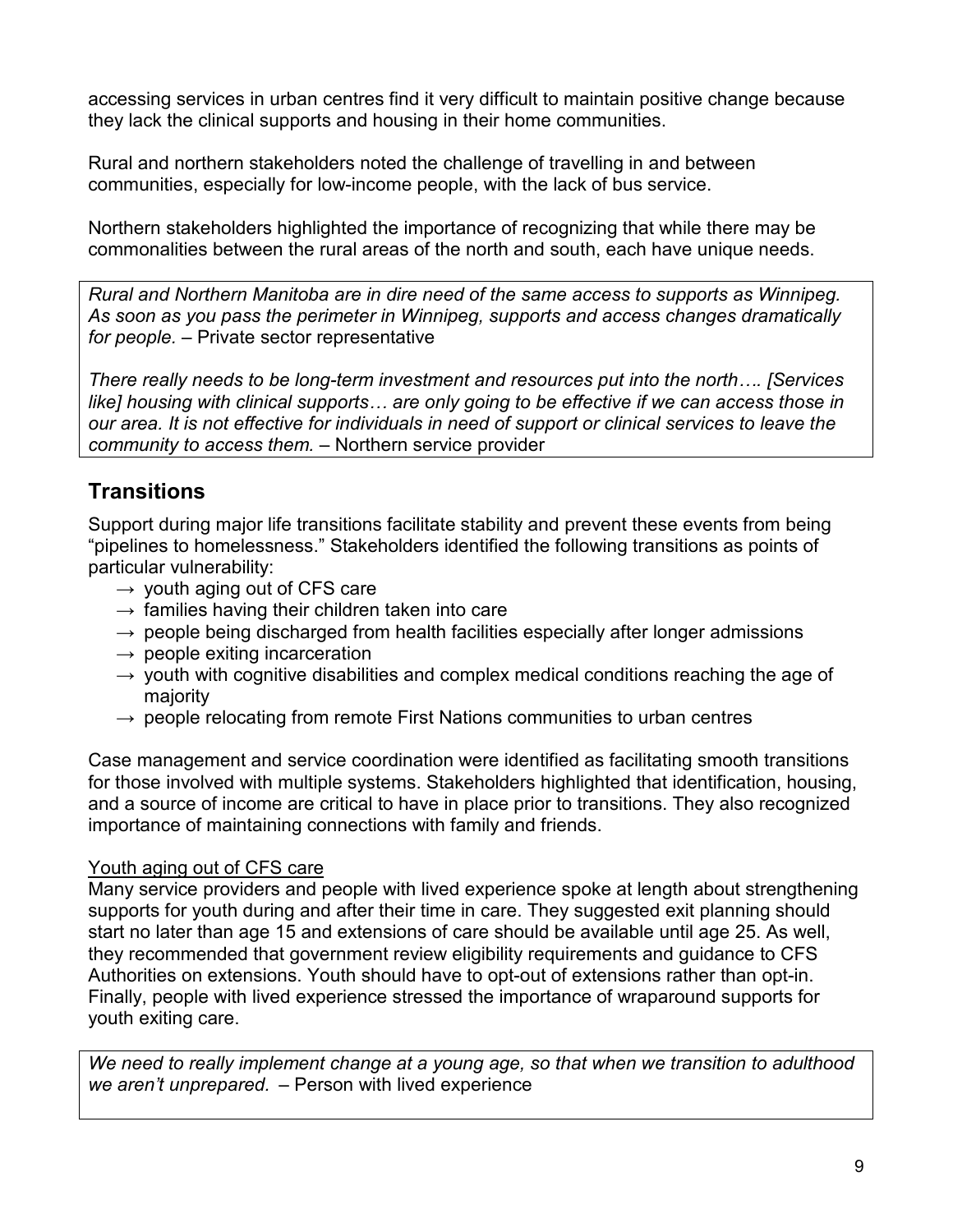*I can't stress enough how RaY's housing has helped me. [There should be] more transitional housing! It's such a stepping stone and it saved me from becoming a homeless youth aging out of care.* – Person with lived experience

*We want to meet youth's needs, not set them up for failure. It feels like we're doing the latter if we're not providing appropriate supports.* – Service provider

#### Families having their children taken into care

Stakeholders noted that when children are apprehended, their guardians may be required to relocate to a smaller social housing unit, or if in private rental housing, their Rent Assist is reduced. This can result in homelessness, and also poses a barrier for reunification if parents have moved into a unit that is deemed to small for the children. They recommended that Manitoba Housing prioritize parents with reunification plans and EIA reinstate shelter benefits at least three months prior to reunification.

#### Discharge from health care facilities

Discharges following extended stays in hospital, addictions or mental health treatment can also result in homelessness, if rent is no longer paid or if tenancies are lost. Stakeholders suggested enhancing service coordination so no one is discharged into homelessness.

#### **Prevention**

Participants highlighted primary and secondary cost-effective ways to improve health and wellness. They noted that parenting supports can enhance family functioning and well-being, helping children to have a good start in life. Addressing root issues, such as trauma and poverty, and early intervention for addiction, domestic violence, mental health, and parenting can prevent situations from reaching a point of crisis.

Stakeholders spoke about the preventative role of the education system. By fostering empathy and personal wellness while developing life skills and job readiness, schools can improve outcomes for all young people. Educators can intervene early to support youth who are disengaging, demonstrating behavioural issues and other vulnerabilities.

#### Eviction prevention

Participants stated that people who are homeless, and in particular, those who have been deeply entrenched in homelessness for long periods, often struggle to adapt to living in rental housing. Eviction prevention initiatives can help vulnerable people develop the life skills needed to be successful tenants and meet their responsibilities as renters.

Service providers and private sector representatives spoke about the benefits of educational programs about the rights and responsibilities of tenants and landlords. New Journey Housing's Rental Workshop, which provides certificates of completion for prospective renters, was highlighted as a best practice that could be expanded.

As well, property managers and service providers noted that vulnerable renters often need ongoing support and outreach. They stated that too often, individuals receive assistance to find housing, but then are left without support to maintain their tenancy. Scaling up the practice of listing community-based organizations on rental records as a contact for their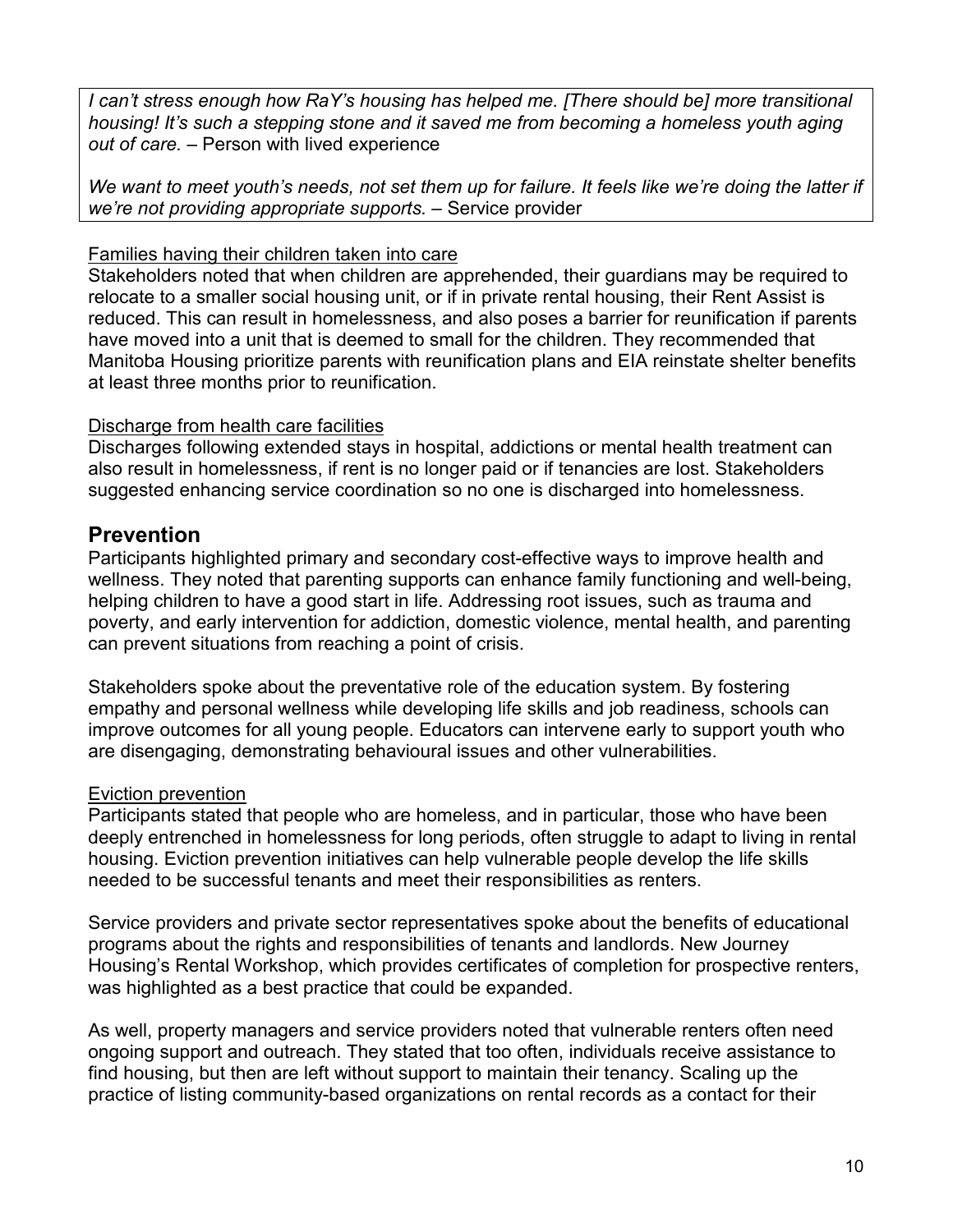clients was recommended. When tenancy issues arise, these agencies can provide support and mediation to prevent evictions.

To help maintain tenancies and prevent homelessness, participants recommended that social housing providers offer more assistance for tenants struggling to meet their obligations. Examples included assistance to prepare for pest treatments and to deal with hoarding.

Finally, emergency assistance for rent payments was highlighted as a best practice. Stakeholders recommended scaling up supports such as the Manitoba Rent Relief Fund.

# **Service Delivery**

#### Service coordination

Participants spoke about the need to improve collaboration within government and communities. Splintered efforts and haphazard, siloed approaches to service delivery limit effectiveness and lead to duplication. This work needs to be done at a systems level and not rely solely on the good will of individuals.

Participants indicated that a province-wide application of the federally mandated database (HIFIS) and intake process (Coordinated Access) under Reaching Home could assist with improving service delivery.

Stakeholders suggested that using consistent definitions of housing types and operating models across all sectors and levels of government would enhance service coordination and fidelity.

*I think if all these community centres and programs would work together…that could really make a big impact on homelessness in Manitoba.* – Lived experience participant

*Currently, there is a competitive environment between agencies that deliver the same or similar services…. This siloed environment is not delivering maximum value for the dollars in the system as a whole, and leaves vulnerable clients reliant on a complex network of overlapping agencies.* – Private sector representative/former service provider

#### Community mobilization hubs

Hubs are a delivery model that provide a "one stop shop" for a range of services in the community. Stakeholders advocated for this model to be developed or expanded particularly in rural and northern areas. They suggested hubs could be located in community centres, family resource centres, schools or other community organizations. Staff provide information and referral, advocacy, service navigation, case management and capacity building activities. Employees from other agencies can attend regularly to provide their services such as EIA, CFS and Manitoba Housing.

Rural communities with strong mobilization hubs, funded by Justice, highlighted their benefits of fostering service coordination. Communities without hubs shared that there is a lack of connection between organizations. They need a formal mechanism to facilitate relationships.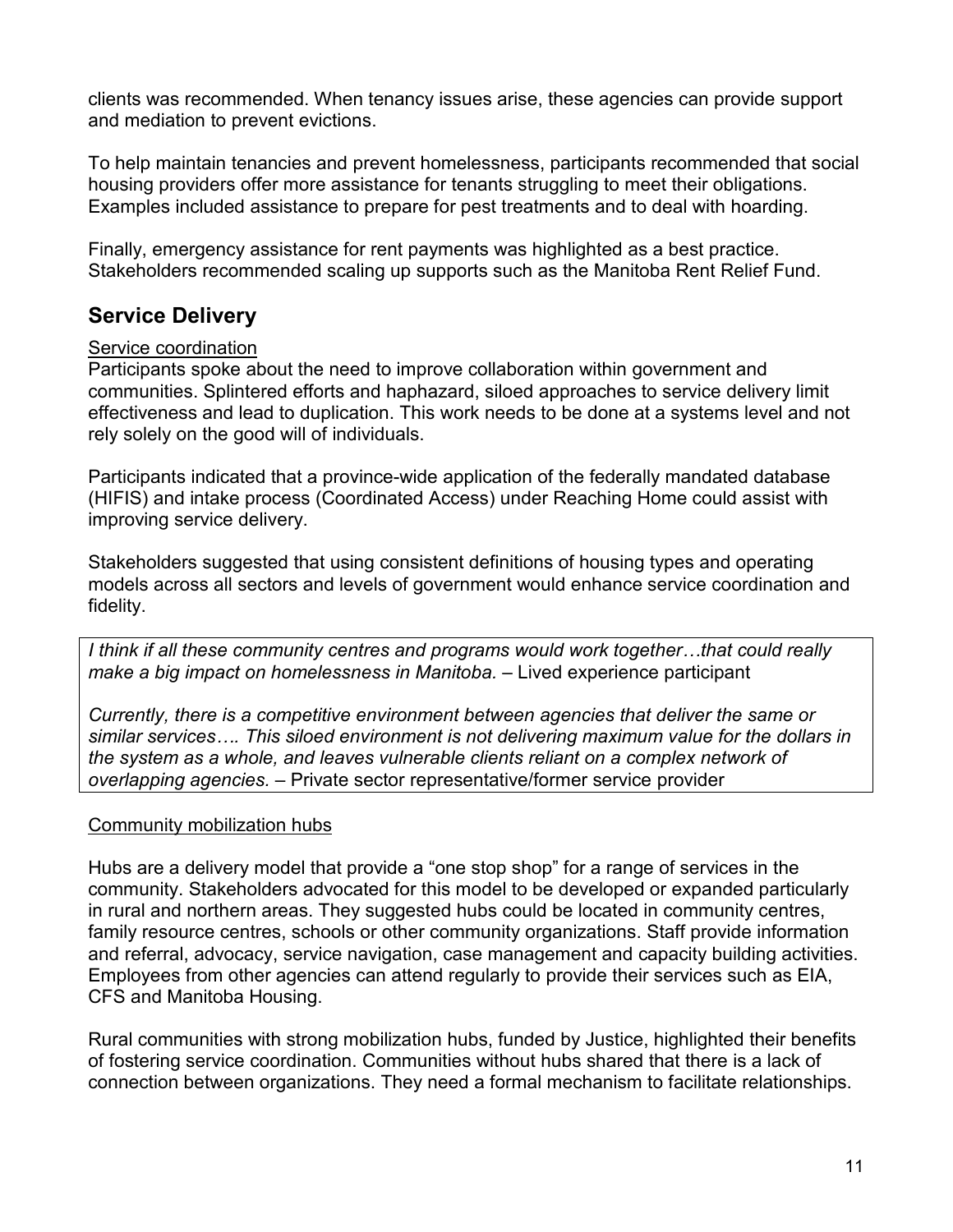*We have multiple, not for profit agencies… but no connectivity between us. [While] there's some dialogue, it's very minimal. It's not that individuals aren't willing to have collaborative working relationships, it's just that the structure doesn't exist within our community. Those connections would enable us to help individuals in a more productive, timely and proactive manner.* – Rural service provider

#### Provincial government

Barriers and wait times for government services, such as EIA and Manitoba Housing, were identified as problematic. Service providers emphasized the importance of timely services when clients are ready for change. They noted that if the window of opportunity is missed, clients may become more entrenched in homelessness and their lives more unstable.

Barriers to access included the onerous amount of required documents, inability to submit documents electronically, scheduled appointments rather than drop-ins and difficulty reaching staff. Service providers noted that accessing government services should not require so much advocacy. More seamless, accessible services would benefit clients, and allow service providers to focus their time on meeting clients' other needs. Some rural communities felt that local control over wait lists and decision-making would increase efficiency.

Service providers noted that government offices can be intimidating for marginalized people. They suggested government explore ways to make these buildings more welcoming.

Finally, stakeholders encouraged the government to involve employees of diverse backgrounds in developing and implementing the strategy and initiatives.

#### Interdepartmental and intergovernmental collaboration

Stakeholders highlighted the need for government to better coordinate policies and programs within and across departments; especially, Families, Finance, Health, Justice and Mental Health.

Participants welcome greater clarity on the roles of all levels of government. They noted the province needs to collaborate with municipal, federal, and Indigenous governments to maximize the impact of efforts to end homelessness.

Stakeholders recommended that the provincial government advocate with Indigenous governments for the federal government to increase social services and housing for Indigenous people in First Nation communities and urban centres.

## **Non-profit funding**

Participants advocated for increased, multi-year provincial funding for non-profit organizations who provide critical supports to community members including the most vulnerable and marginalized.

They stated that chronic underfunding and no cost of living increases have resulted in service reductions, inability to attract and retain staff, and increased staff burnout. Service providers are unable to offer salaries that reflect the difficult and taxing nature of the work. Northern participants noted that funding allotments should include remoteness allowances.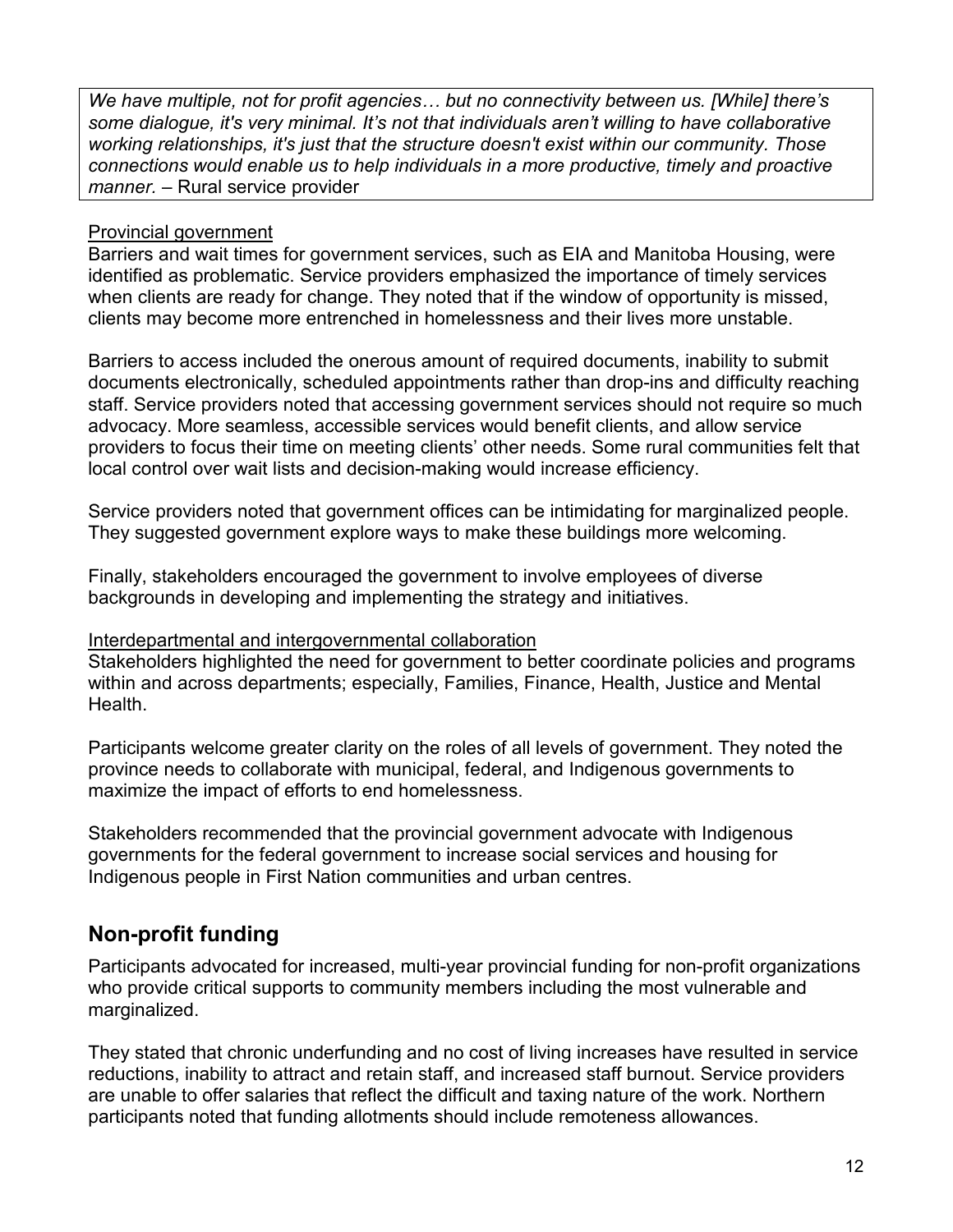Service providers highlighted that ongoing staff turnover negatively affects the quality of services and ability to sustain trusting relationships with participants. Inadequate funding forces service providers to focus on "putting out fires" rather than preventative services. The lack of funding also creates a gap in staff training on motivational interviewing, traumainformed care, harm reduction, mental illness and addictions.

Limited resources reduce organizations' capacity to meet reporting requirements and seek out new funding opportunities. Time-limited or project funding adds administrative burden and requires considerable time spent seeking funds to maintain programs. When ongoing funding cannot be secured, beneficial programs may cease and take years to rebuild.

Service providers also expressed frustration with situations where capital funds are available but not operating. They noted that housing programs require funds to sustain physical premises and service delivery to be successful.

Participants advised that the existing model of a call for proposals creates an environment of competition between non-profit organizations rather than fostering collaborative relationships. They recommend that government give service providers flexibility in their use of funds so they respond to people's individual needs and quickly to changing community needs. They suggested approaches such as community-administered funds, cost avoidance modeling and social enterprise delivery.

*Organizations are working hard, they're at their limit; so to take on additional responsibilities of doing all the legwork . . . to develop new services is oftentimes beyond their capacity….Funding is needed to hire staff to assist with feasibility exploration, community engagement, all of those foundational pieces that have to happen before the project can get off the ground.* – Service Provider

*What ties harm reduction to a funding model or grant proposal is flexibility. That's one thing that we haven't historically had, but we actually did have pockets of flexibility during the pandemic, which was really interesting. The need was so great that funding was given to [non-profit organizations] in sort of a block funding model and they said do what you need to do, get people housed, and it untied our hands for a minute and the results were amazing.* – Service provider

#### **Role of the Private sector**

As noted above, private sector landlords and housing developers have an important role to play in housing people. Private sector participants also discussed opportunities for philanthropic contributions and partnerships with business.

Business leaders who participated in the engagements were eager to offer their support. In addition to financial and in-kind contributions, they noted that members of the private sector could advocate, use their platforms to raise awareness and volunteer as board members.

They also suggested that the business community could partner in the development of supportive employment and work experience programs for people transitioning out of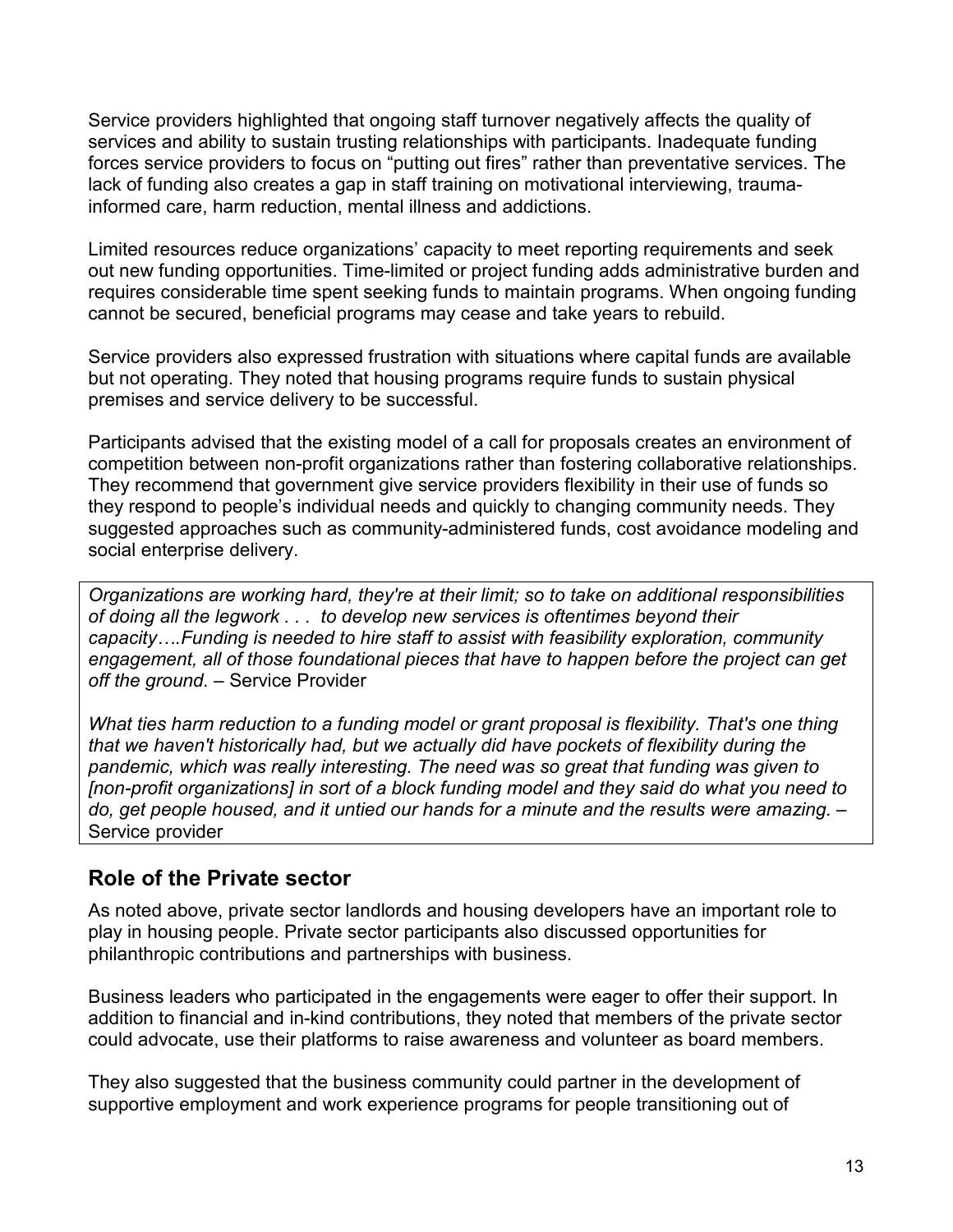homelessness. They suggested wage subsidies to incentivize hiring and offset mentoring costs.

*"There is a willingness and interest from the business sector in being a part of the solution. However, they are unsure how to get involved in a meaningful way.* – Northern representative

*[There are] a lot of leaders who care deeply, but there hasn't been a way or means by which a common approach can be coordinated that people can tap into.* – Private sector representative

## **Accountability**

#### Opportunities for ongoing involvement

During engagement sessions, facilitators told participants that the government would create advisory groups to support department employees with developing and implementing the homelessness strategy. Dozens of participants volunteered. Stakeholders welcomed opportunities for ongoing input, collaboration and co-design. Rural and northern participants advised that local involvement is particularly important to ensure that initiatives meet the needs of their communities.

Participants recommended advisory and working groups include diverse voices, such as people with lived experience, service providers, businesses, philanthropic organizations and all levels of, including Indigenous, governments.

Service providers highlighted the importance of engaging people with lived experience in a respectful, dignified way that includes compensation for their participation.

#### Measuring Progress

Stakeholders asked that measurable targets and timelines be identified within the strategy document, and that government publicly report on progress on a regular basis.

#### Questions?

If you have any questions regarding this report, please contact The Department of Families' Homelessness Team at [homelessness@gov.mb.ca.](mailto:homelessness@gov.mb.ca)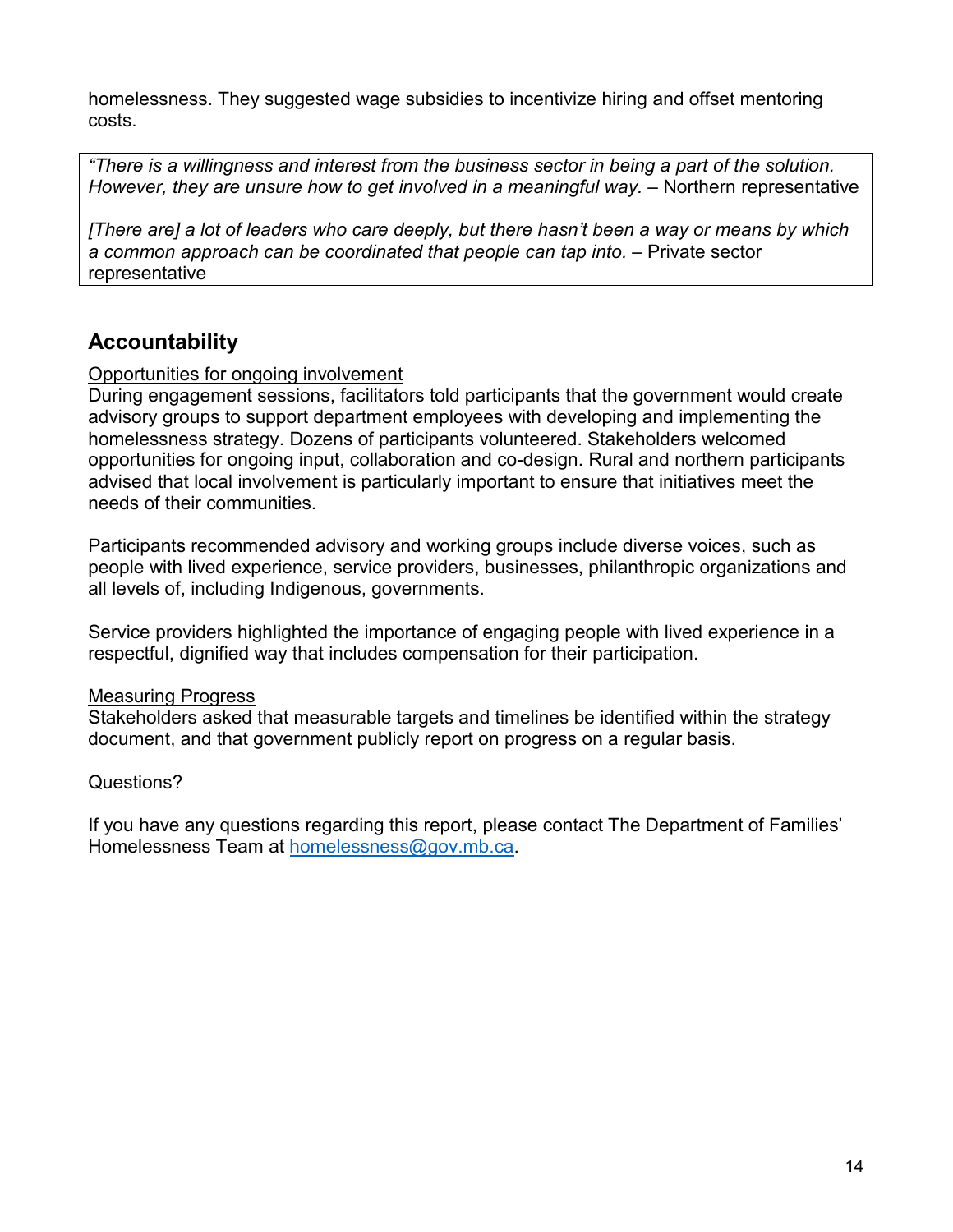#### **Appendix A: Glossary of Terms**

2SLGBTQI+ – Two spirit, lesbian, gay, bisexual, transgender, queer, intersex, and other identities

Coordinated Access – a process though which individuals and families experiencing homelessness or at risk of homelessness are provided access to housing and support services, based on standardized set of procedures for client intake, assessment of need, and matching and referral to housing. This process is required for all projects funded by the Designated Communities stream of Reaching Home: Canada's Homelessness Strategy.

Harm reduction – working with people without judgement or requirement that they stop using drugs as a precondition of support

Homeless Individuals and Families Information System (HIFIS) – an electronic data collection and case management system that securely stores information about homeless populations.

Housing First – an approach that provides homeless people with immediate access to stable housing along with support services, without requiring a transition period, sobriety/abstinence, or participation in these services to remain in the housing.

Housing with supports – housing that provides a physical environment that is specifically designed to be safe, secure, and provides support services in order to maximize residents' independence, privacy and dignity

Integrated Housing – housing that includes people who need supports to live independently residing amongst other tenants

Lived experience – people who have experienced homelessness (in the context of this report)

RGI housing – housing where the rent charged is equal to or less than 30% of a household's gross income (rent geared-to-income)

Social housing – housing where rents are reduced as a result of government subsidies

Transitional housing – housing that is considered an intermediate step between emergency shelter and permanent housing. The length of tenancy is typically between three months and three years

Trauma-informed care – supports that account for trauma and promote environments of healing and recovery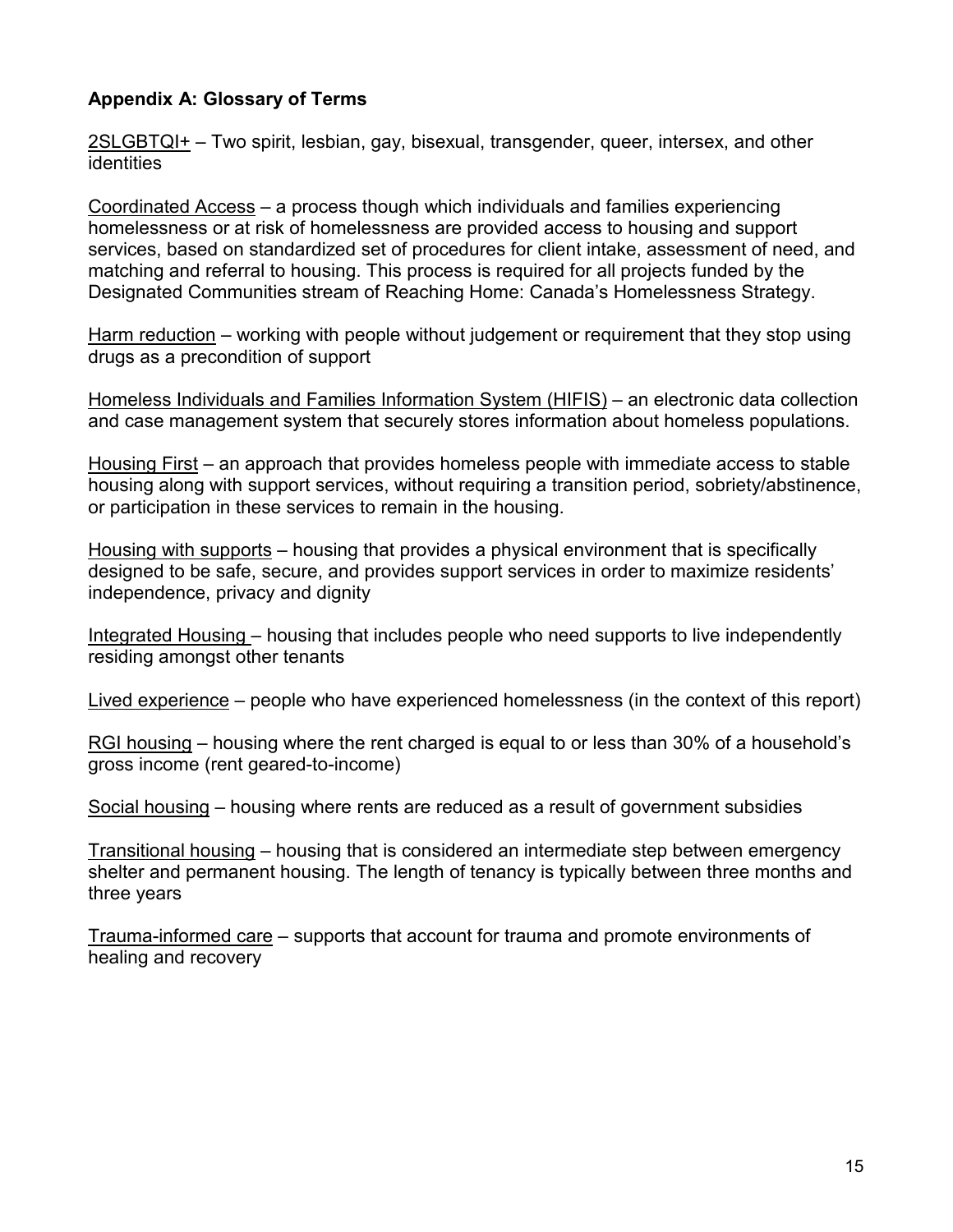#### **Appendix B: Engagement Sessions**

#### **Meetings with Minister of Families**

Business leaders City of Winnipeg, Mayor and Councilors Family Violence and Women's Resource Centres Indigenous leaders Rural mayors

#### **Private Sector**

Landlords in the private market, Winnipeg Property managers, Winnipeg (two sessions) Winnipeg BIZ Zones, Winnipeg (two sessions)

#### **Lived Experience**

Brandon Neighbourhood Renewal Corporation/ Manitoba Harm Reduction Network Canadian Mental Health Association, Swan Valley Housing First – Manitoba Metis Federation, Southwest Region Ma Mawi Wi Chi Itata Centre Manitoba Harm Reduction Network, Selkirk North End Women's Centre Portage la Prairie Community Revitalization Cooperation Red Road Lodge Resources for Adolescents and Youth Siloam Mission Swampy Cree Tribal Council Thompson Crisis Centre

#### **Community**

Brandon Dauphin Family Violence and Women's Resource Centres Francophone organizations Health Care providers, Winnipeg Homeless sector funders, Winnipeg Housing First providers, Winnipeg Indigenous-led organizations Newcomer and immigrant organizations, Winnipeg Non-profit housing providers, Winnipeg Portage La Prairie Poverty and Education Task Force Selkirk